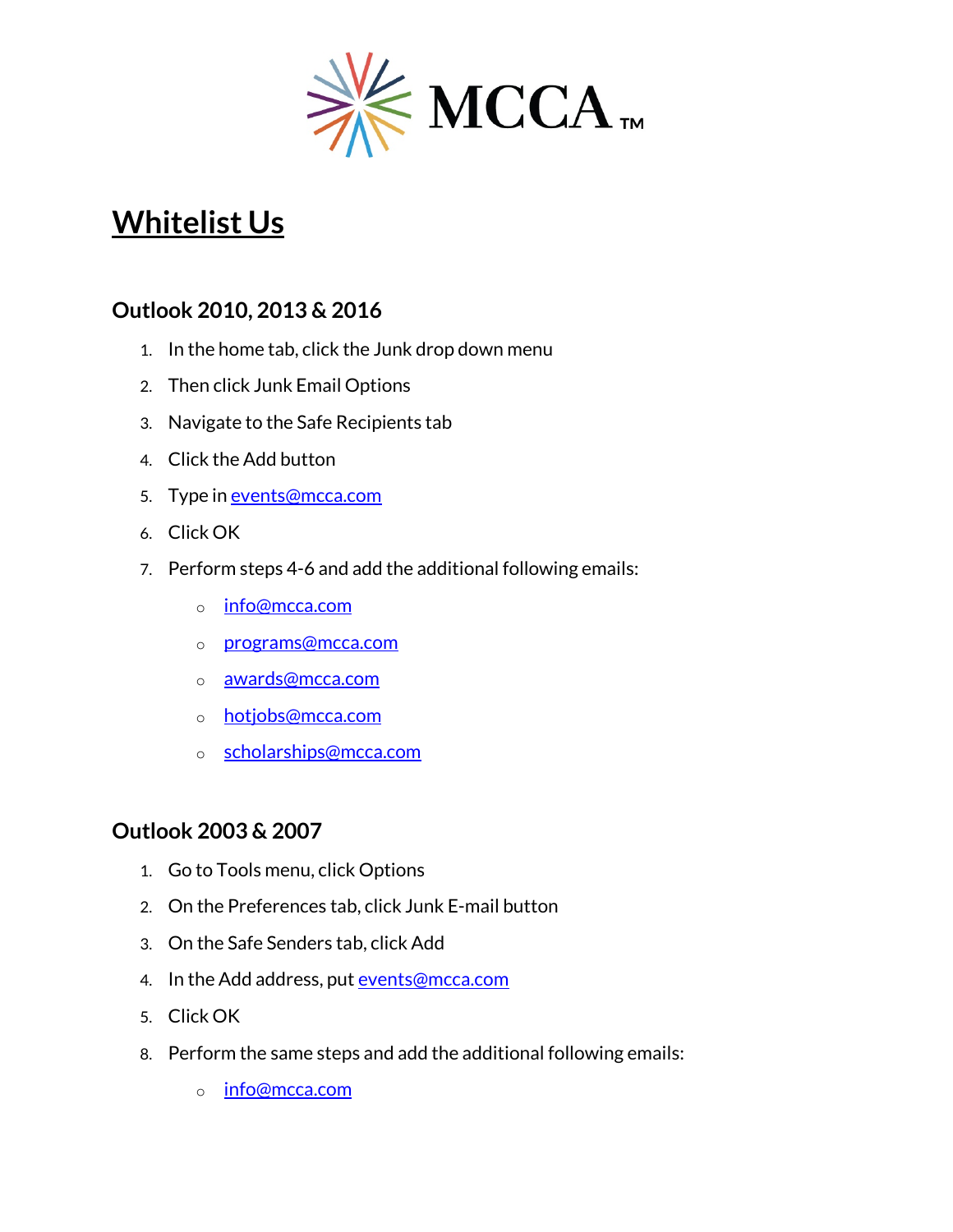- o [programs@mcca.com](mailto:programs@mcca.com)
- o [awards@mcca.com](mailto:awards@mcca.com)
- o [hotjobs@mcca.com](mailto:hotjobs@mcca.com)
- o [scholarships@mcca.com](mailto:scholarships@mcca.com)
- **6. Gmail**
- 1. Click the Google Apps icon on any Gmail page
- 2. Click the Contacts icon
- 3. Click the Create contact button
- 4. Click Create a contact
- 5. Add [events@mcca.com](mailto:events@mcca.com) into the primary email address dialog box
- 6. Click Save
- 7. Perform steps 4-6 and add the additional following emails:
	- o [info@mcca.com](mailto:info@mcca.com)
	- o [programs@mcca.com](mailto:programs@mcca.com)
	- o [awards@mcca.com](mailto:awards@mcca.com)
	- o [hotjobs@mcca.com](mailto:hotjobs@mcca.com)
	- o [scholarships@mcca.com](mailto:scholarships@mcca.com)

### **Yahoo**

- 1. Click Settings and select More Settings
- 2. Select the Filters tab
- 3. Click the "Add new filters" link on the Filters page
- 4. Type MCCA for the Filter name
- 5. Update the "From" rule with the following 2 pieces of information:
	- o In the "Select a filter criterion" choose "contains"
	- o In the "Type a filter value" type events@mcca.com
- 6. Under the "Choose a folder to move to" section, select "Inbox" from the Select folder drop down menu